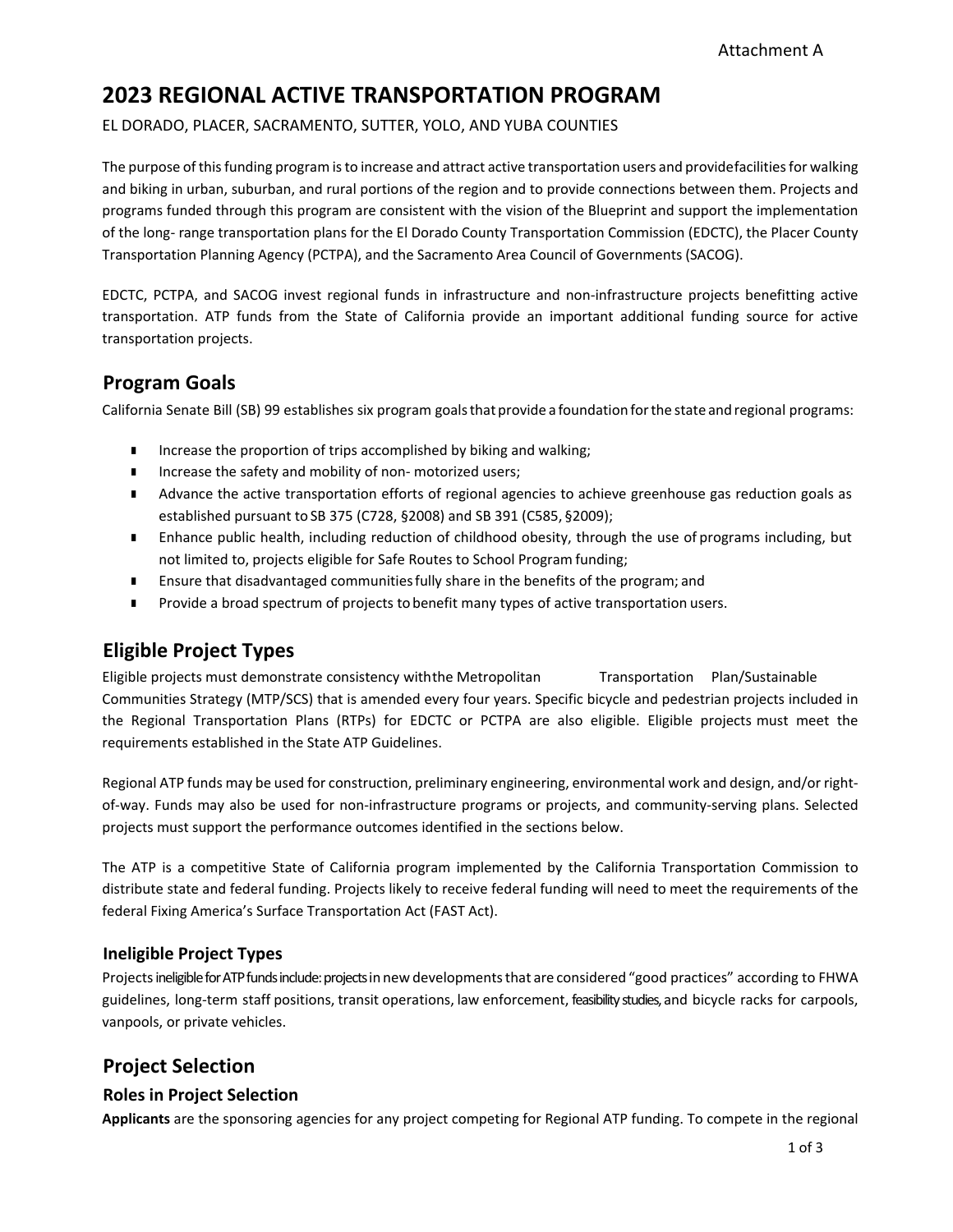### Attachment A

program, applicants are responsible for submitting a regional application to address Regional ATP criteria and emphases, using information derived from their State ATP application whenever possible. Applicants are strongly encouraged to apply for each competing project to the State ATP prior to competing in the Regional ATP. Applicants are encouraged to discuss potential ATP projects with RTPA staff and may identify a reduced scope version of their state‐submitted project for the Regional ATP competition.

The **Regional ATP Team** is responsible for ensuring the final Regional ATP funding recommendation to the SACOG Board of Directors and CTC addresses all funding source requirements. Representatives from the three regional transportation planning agencies (RTPAs) inthe region (EDCTC, PCTPA, and SACOG) form the Regional ATP Team.

The **Active Transportation Working Group** is responsible for reviewing, evaluating, and scoring the applications submitted to the Regional ATP. It is comprised of seven members with expertise in the areas of land use planning, bike/ped planning, project engineering, first-mile/last-mile access to transit, health and equity, and the impact of transportation infrastructure on greenhouse gas emissions. The multidisciplinary Working Group will be recruited from partner organizations and stakeholder groups from across the region.

#### **Project Screening**

A Regional ATP Team will screen applications for eligibility. Applications will be removed from the competitive process if they fail to meet these criteria:

- 1. Project is one of the eligible types of non‐ infrastructure, infrastructure, or a combination of infrastructure and non‐ infrastructure as identified under "Eligible Project Types".
- 2. Project is consistent with the MTP/SCS or the Regional Transportation Plan of EDCTC or PCTPA.
- 3. Project must be ready for inclusion in the Metropolitan Transportation Improvement Program, with project scope and cost.The project application may include the cost of preparing environmental documents. When projectdesign, right‐of‐way, or construction are programmed before the implementing agency completes the environmental process, updated cost estimates, updated analysis of the project's cost effectiveness, and updated analysis of the project'sability to further the goals of the program must be submitted to the appropriate RTPA (EDCTC, PCTPA, or SACOG) for re-evaluation following completion of the environmental process.
- 4. Project is eligible for ATP funding.
- 5. Project meets the minimum dollaramount for an infrastructure ornon-infrastructure project and includes at least 11.47% of non‐ATP funding as leverage. Leveraged funds may be from previously completed project phases or project-specific planning and development, (e.g. a feasibility study, corridor-specific plan, environmental phases). a. Infrastructure project minimum is \$282,390 (\$250,000 funding request + \$32,390 leverage).
- 6. Non‐Infrastructure project minimum is \$56,478 (\$50,000 funding request + \$6,478 leverage). Public Participation & Planning. The applicant must demonstrate stakeholder support and how a community‐based public participation process resulted in the identification and prioritization of the proposed project.
- 7. Partnering with Community Conservation Corps. The applicant must demonstrate that the California Conservation Corps, or a qualified community conservation corps, was sought out to participate as a partner to undertake the project; or provide demonstration of the cost-effectiveness clause 23 CFR 635.204 and provide the relevant documentation.

#### **Evaluation Process**

Following the Project Screening process, the Regional ATP Team will forward eligible projects to the Working Group for evaluation. The Regional ATP Team will also remove projects recommended for funds through the statewide competition from further consideration for the Regional ATP once recommendations for statewide ATP awards are released.